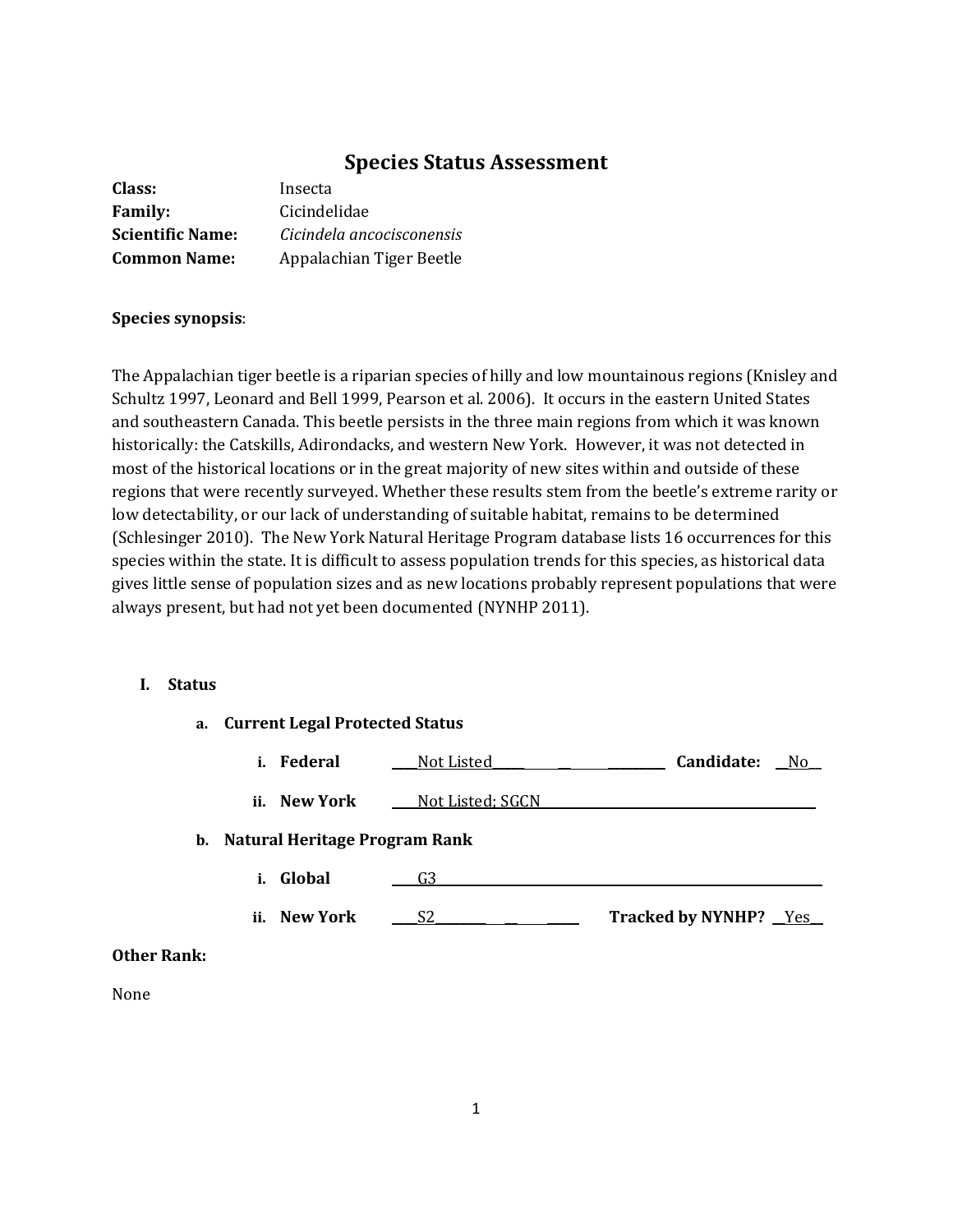#### **Status Discussion:**

This species is ranked as Critically Imperiled in New York because it appears to be lost from some of its historical occurrences, and *de novo* surveys of suitable habitat turned up very few new occurrences. It is globally ranked Vulnerable due to a spotty distribution in most or all of its range and because it is a habitat specialist and in decline throughout much of its range (NatureServe 2013). It does not appear to be threatened with extirpation from the state given its broad distribution across the state and presence in multiple pristine streams and rivers, however, as a riparian specialist it is vulnerable to recreational activities, cobble and gravel mining, and altered flood regimes from damming (Schlesinger 2010).

#### **II. Abundance and Distribution Trends**

- **a. North America**
	- **i. Abundance**

|  | declining | increasing | stable | unknown |
|--|-----------|------------|--------|---------|
|--|-----------|------------|--------|---------|

**ii. Distribution:**

| declining              | increasing | stable | unknown |
|------------------------|------------|--------|---------|
| Time frame considered: |            |        |         |

Moderate decline

- **b. Regional (e.g., Atlantic Flyway, USFWS Region 5 – Northeast, Watershed, Hydrologic Unit)**
	- **i. Abundance**
		- **\_\_X\_\_\_ declining \_\_\_\_\_increasing \_\_\_\_\_stable \_\_\_\_\_unknown**
	- **ii. Distribution:**

**\_\_X\_\_\_ declining \_\_\_\_\_increasing \_\_\_\_\_stable \_\_\_\_\_unknown**

| <b>Regional Unit Considered:</b> | <b>Northeast</b> |
|----------------------------------|------------------|
| <b>Time Frame Considered:</b>    |                  |

Moderate decline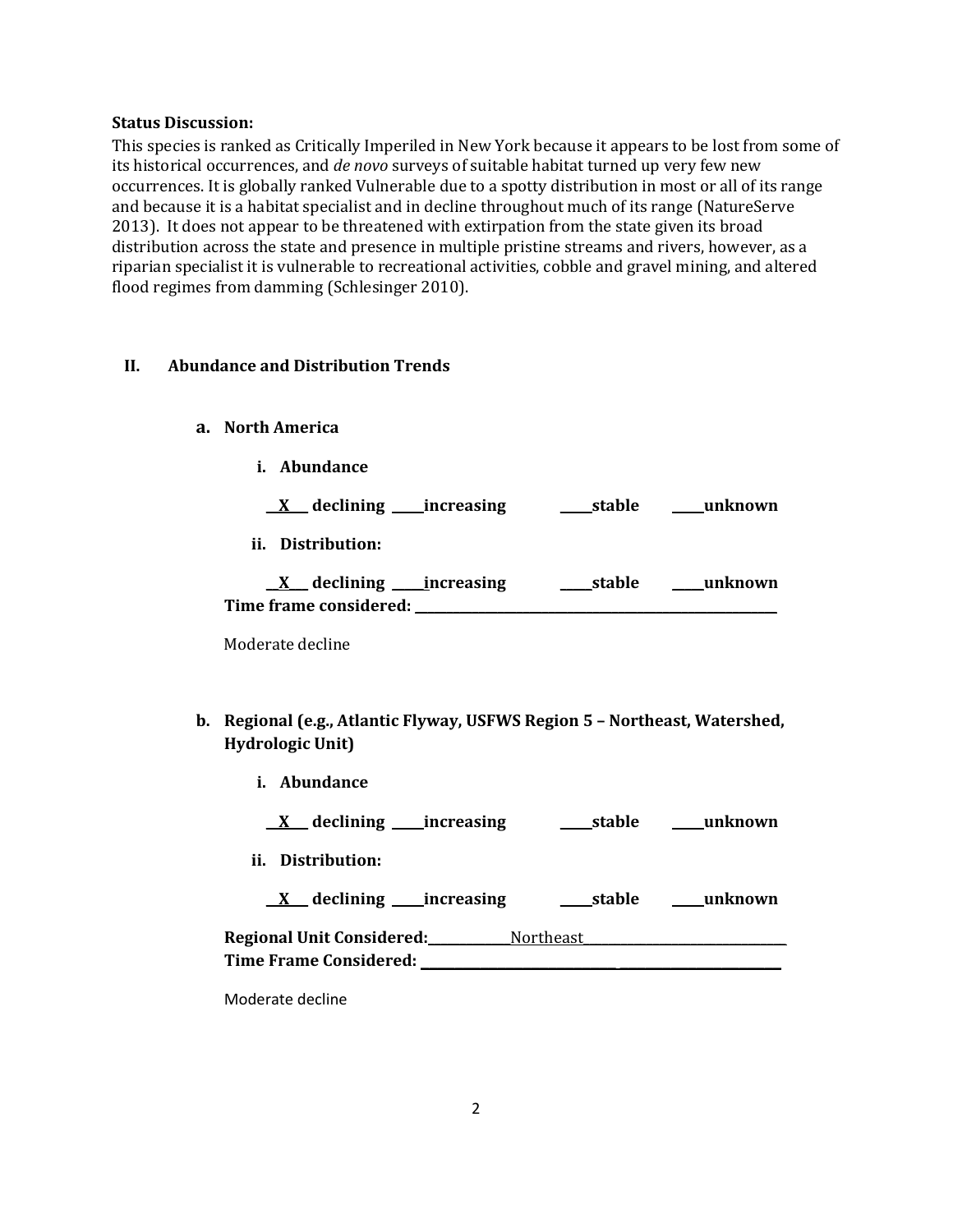**c. Adjacent States and Provinces**

| <b>CONNECTICUT</b>                                                                                                                                                                                                             | Not Present $X$ |  | No data $\_\_\_\_\_\_\_\_\_\_\_\_\_\_\_\_\_\_\_\_\_\_\_\_\_\_\_\_\_\_\_\_\_\_\_\_$ |
|--------------------------------------------------------------------------------------------------------------------------------------------------------------------------------------------------------------------------------|-----------------|--|------------------------------------------------------------------------------------|
| <b>NEW JERSEY</b>                                                                                                                                                                                                              | Not Present $X$ |  | No data $\_\_\_\_\_\_\_\_\_\_\$                                                    |
| <b>ONTARIO</b>                                                                                                                                                                                                                 | Not Present $X$ |  | No data $\_\_$                                                                     |
|                                                                                                                                                                                                                                |                 |  |                                                                                    |
| <b>MASSACHUSETTS</b>                                                                                                                                                                                                           | Not Present $X$ |  | No data ______                                                                     |
| i. Abundance                                                                                                                                                                                                                   |                 |  |                                                                                    |
|                                                                                                                                                                                                                                |                 |  |                                                                                    |
| ii. Distribution:                                                                                                                                                                                                              |                 |  |                                                                                    |
|                                                                                                                                                                                                                                |                 |  |                                                                                    |
|                                                                                                                                                                                                                                |                 |  |                                                                                    |
|                                                                                                                                                                                                                                |                 |  |                                                                                    |
| Listing Status: Extirpated Extirement Control of the Control of the Control of the Control of the Control of the Control of the Control of the Control of the Control of the Control of the Control of the Control of the Cont |                 |  |                                                                                    |
|                                                                                                                                                                                                                                |                 |  |                                                                                    |
| PENNSYLVANIA                                                                                                                                                                                                                   |                 |  |                                                                                    |
| i. Abundance                                                                                                                                                                                                                   |                 |  |                                                                                    |
|                                                                                                                                                                                                                                |                 |  |                                                                                    |
| ii. Distribution:                                                                                                                                                                                                              |                 |  |                                                                                    |
|                                                                                                                                                                                                                                |                 |  |                                                                                    |

**Listing Status:** \_\_\_\_\_\_\_\_\_\_\_\_\_\_\_\_\_\_\_\_\_\_\_\_\_\_\_\_\_\_\_\_\_\_\_\_\_\_\_\_\_\_\_\_\_\_\_\_\_\_\_\_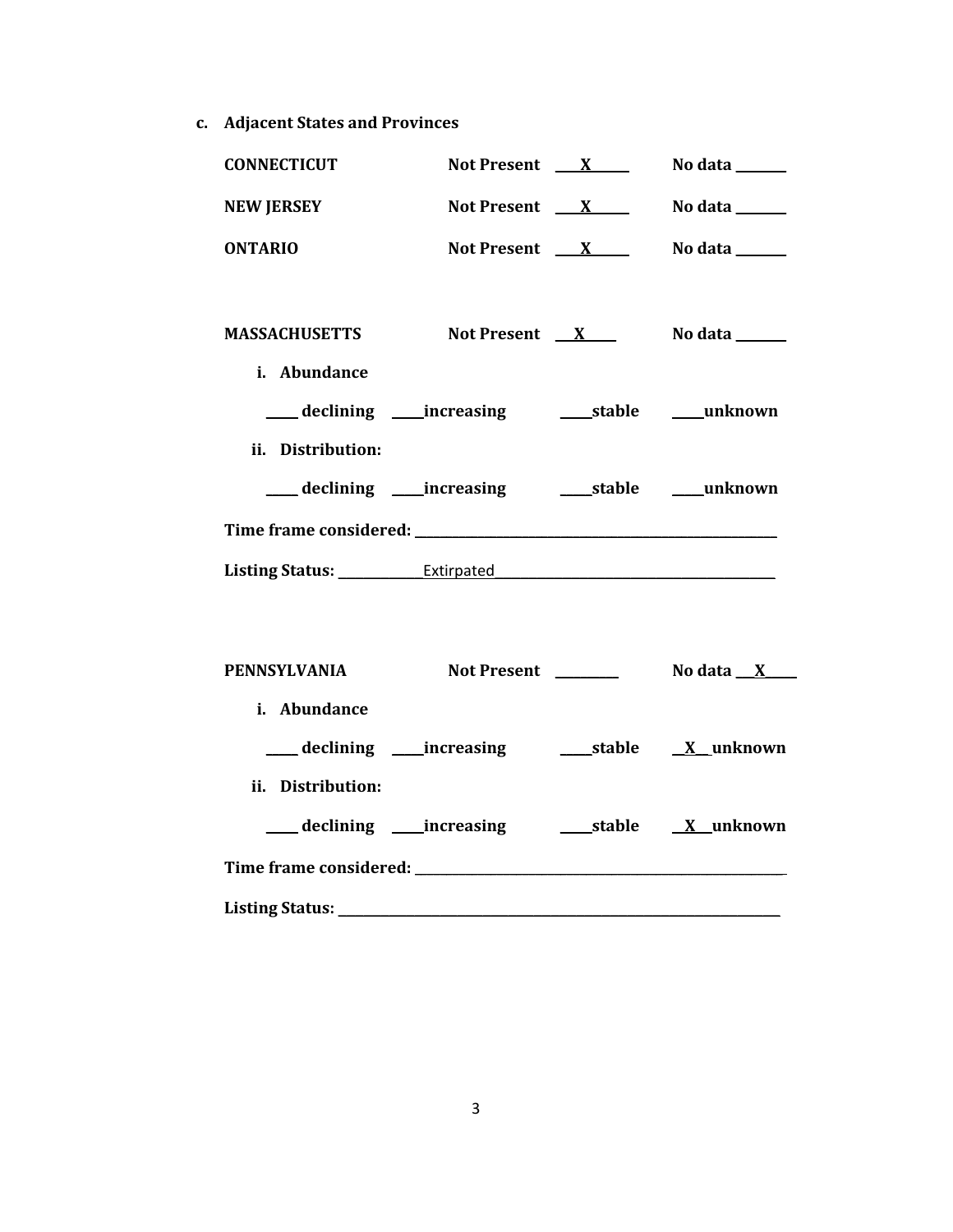| <b>QUEBEC</b>     |                                            |  |
|-------------------|--------------------------------------------|--|
| i. Abundance      |                                            |  |
|                   |                                            |  |
| ii. Distribution: |                                            |  |
|                   |                                            |  |
|                   |                                            |  |
|                   |                                            |  |
| <b>VERMONT</b>    |                                            |  |
| i. Abundance      |                                            |  |
|                   |                                            |  |
| ii. Distribution: |                                            |  |
|                   |                                            |  |
|                   |                                            |  |
|                   |                                            |  |
| d. NEW YORK       |                                            |  |
| i. Abundance      |                                            |  |
|                   |                                            |  |
| ii. Distribution: |                                            |  |
|                   |                                            |  |
|                   | Time frame considered: early 1900s to 2010 |  |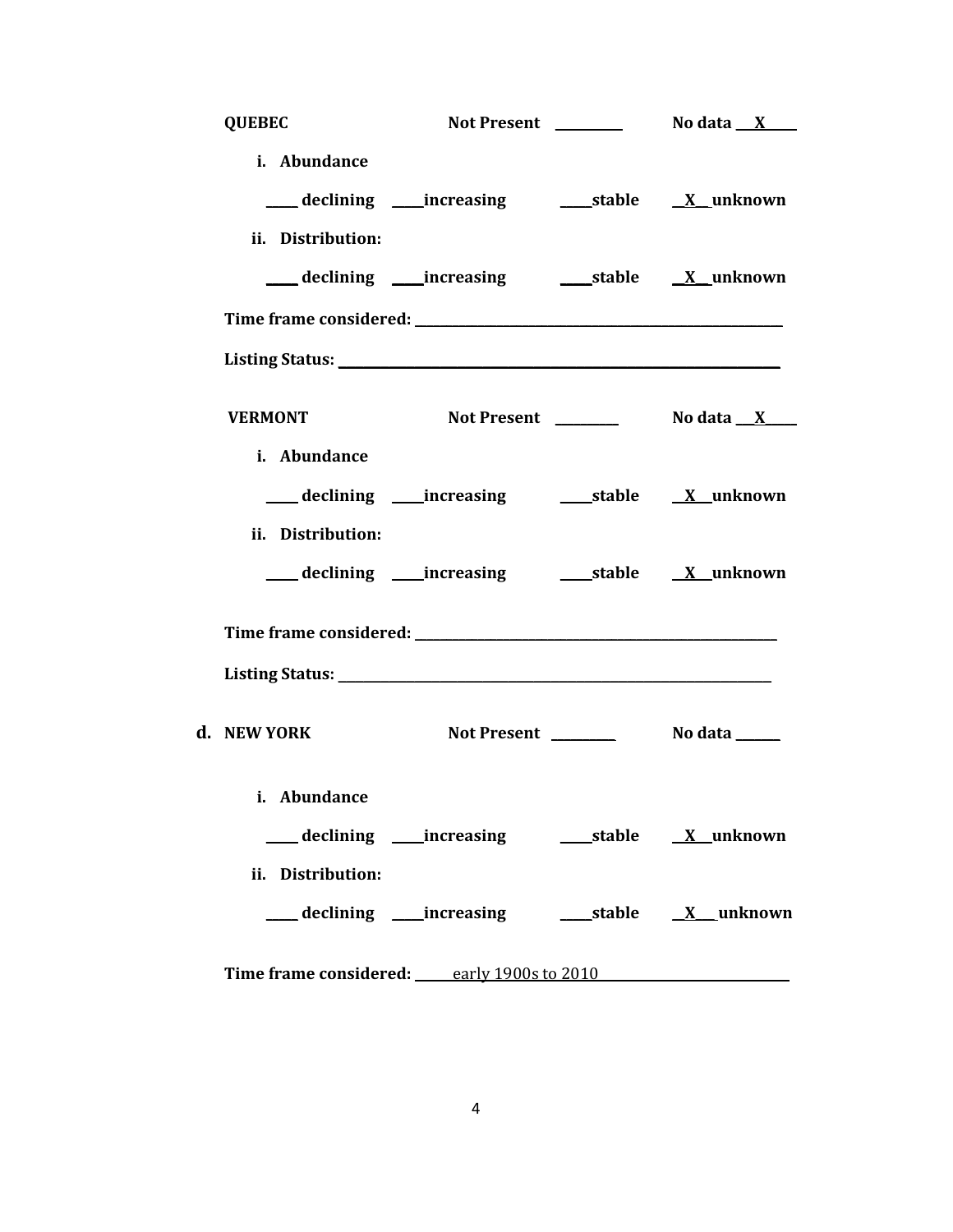## **Monitoring in New York.**

There are no regular monitoring efforts at this time and few if any surveys have been conducted since the 2010 completion of the Tiger Beetle Status State Wildlife Grant project.

#### **Trends Discussion:**

It is difficult to assess population trends for this species, as historical data gives little sense of population sizes and as new locations probably represent populations that were always present, but had not yet been documented (NYNHP 2013). Short-term trends are also difficult to assess as survey efforts in the past 10 years have focused on the discovery of new locations rather than periodic visits to know sites to determine population level changes (NYNHP 2013).



**Figure 1**. Conservation status of the Appalachian tiger beetle (NatureServe 2013).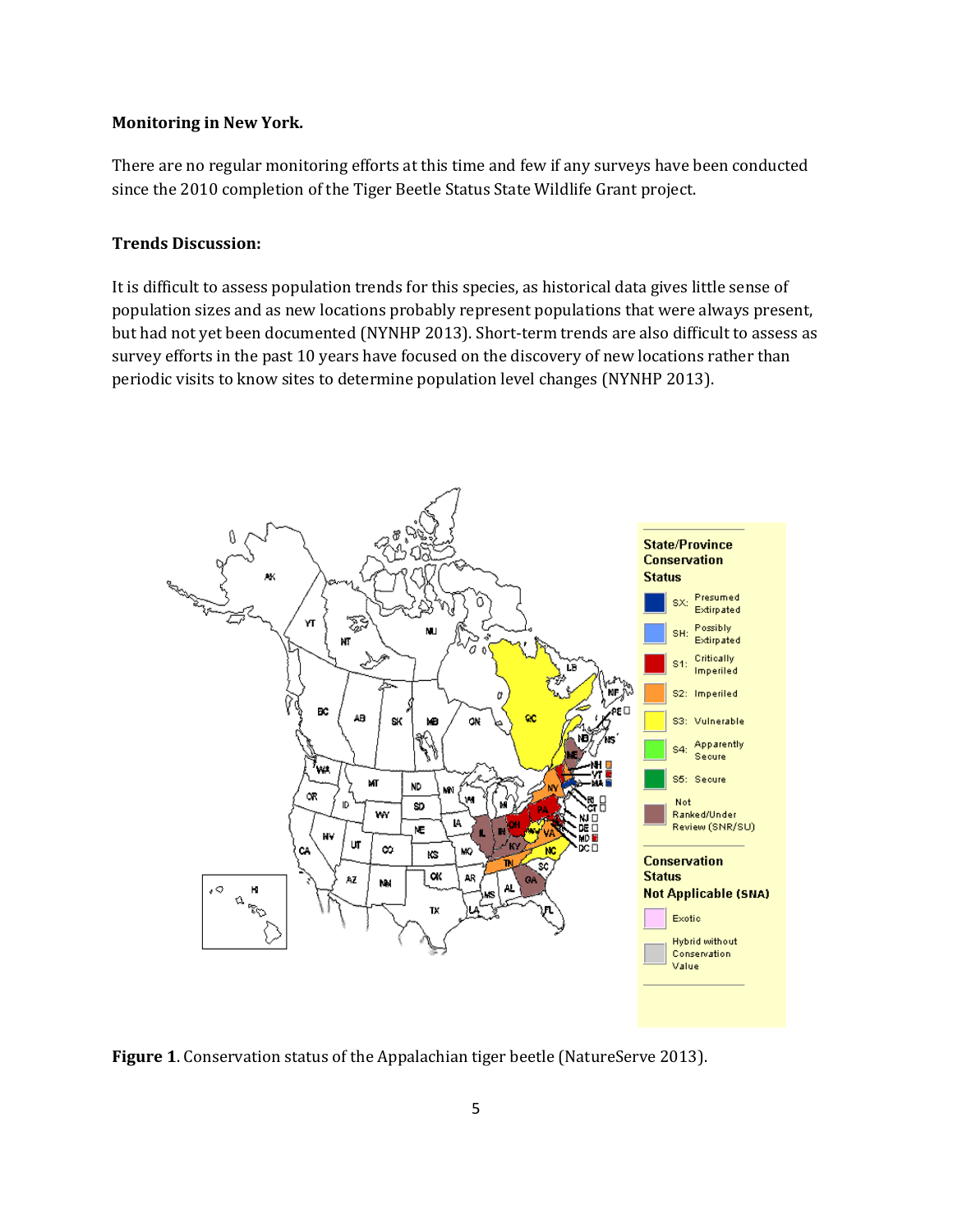

**Figure 2**. New York locations for *Cicindela ancocisconensis* (light green: approximate historical locations; dark green: extant locations) and *C. marginipennis* (light blue: approximate historical locations). Gray triangles are locations surveyed where neither species was detected (Schlesinger 2010).

#### **III. New York Rarity, if known:**

| <b>Historic</b><br>(select one)                 | # of Animals | # of Locations | % of State |
|-------------------------------------------------|--------------|----------------|------------|
| prior to 1970<br>prior to 1980<br>prior to 1990 |              |                |            |

#### **Details of historic occurrence:**

There are seven recorded occurrences from the early 1900s and one from 1968.

| <b>Current</b> | # of Animals | # of Locations | % of State |
|----------------|--------------|----------------|------------|
|                |              |                | 10%        |

## **Details of current occurrence:**

There are 14 recorded occurrences from 1997-2009 and populations are currently known from 10 creeks or rivers in three different regions of the state (Schlesinger 2010, NYNHP 2012).

#### **New York's Contribution to Species North American Range:**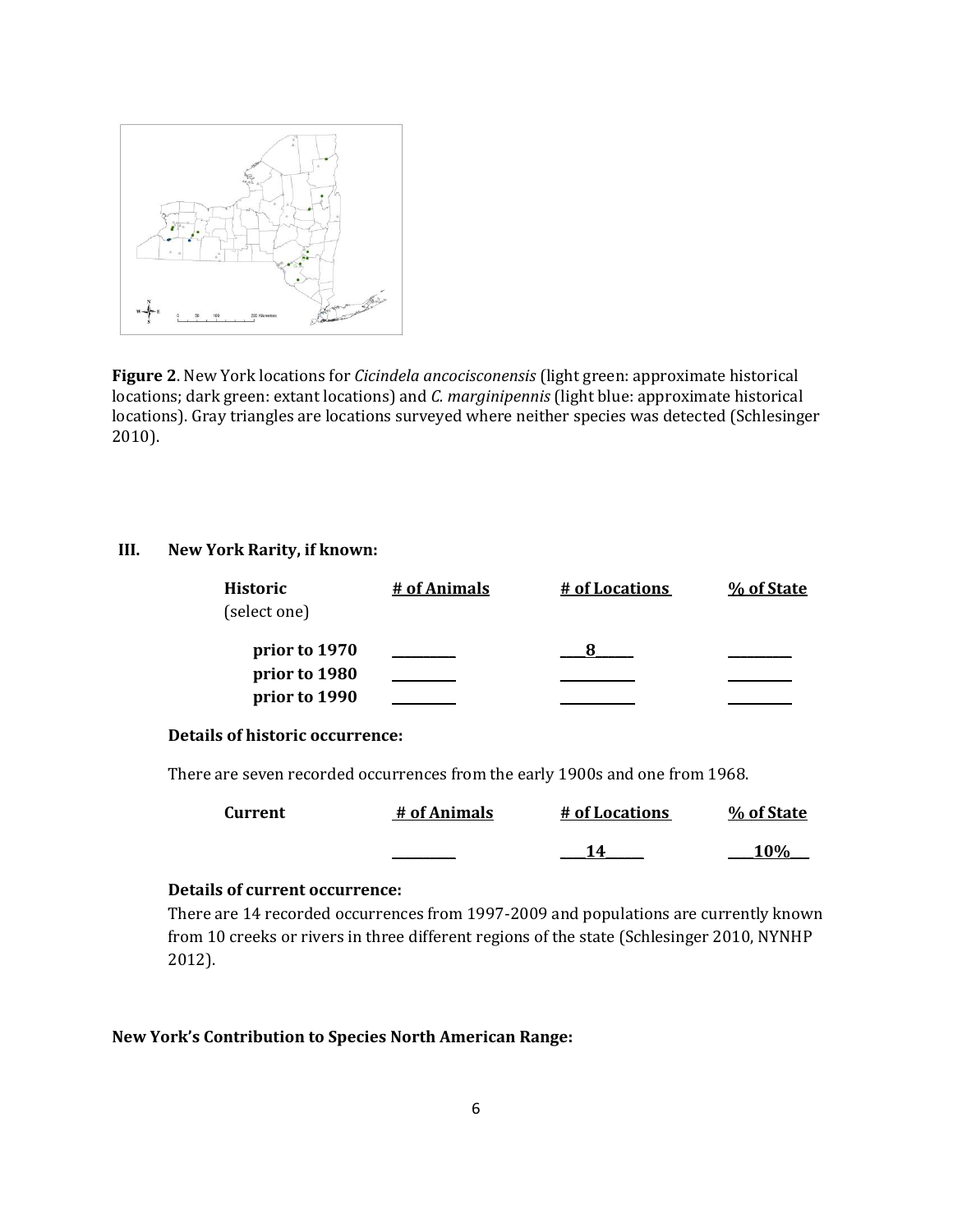**Distribution** (percent of NY where species occurs) **Abundance** (within NY distribution)

| X. | $0 - 5%$ | abundant      |
|----|----------|---------------|
|    | 6-10%    | common        |
|    | 11-25%   | fairly common |
|    | 26-50%   | X_ uncommon   |
|    | >50%     | rare          |

#### **NY's Contribution to North American range**

- $0 5%$
- $-6 10%$
- \_\_\_\_ 11-25%
- \_X \_ 26-50%
- $>50\%$

**Classification of New York Range**

- **\_\_X\_\_\_ Core**
- **\_\_\_\_\_ Peripheral**

**\_\_\_\_\_ Disjunct**

**Distance to nearest population:**

#### **Rarity Discussion:**

With the exception of Neversink Gorge and some sites on the Cattaraugus Creek, this species has typically been recorded in small numbers of five or fewer individuals. Mawdsley (2007) suspects that this species is likely more common than it appears to be from field surveys. One possible explanation he puts forth is that *C. ancocisconensis* commonly occupies the vegetated zone at the edge of cobble bars rather than the open, sandy spots frequented by other riparian specialists. It does not appear to be threatened with extirpation given its broad distribution across from state and presence in multiple pristine streams and rivers (Schlesinger 2010).

**\_\_ \_\_\_\_\_\_\_\_**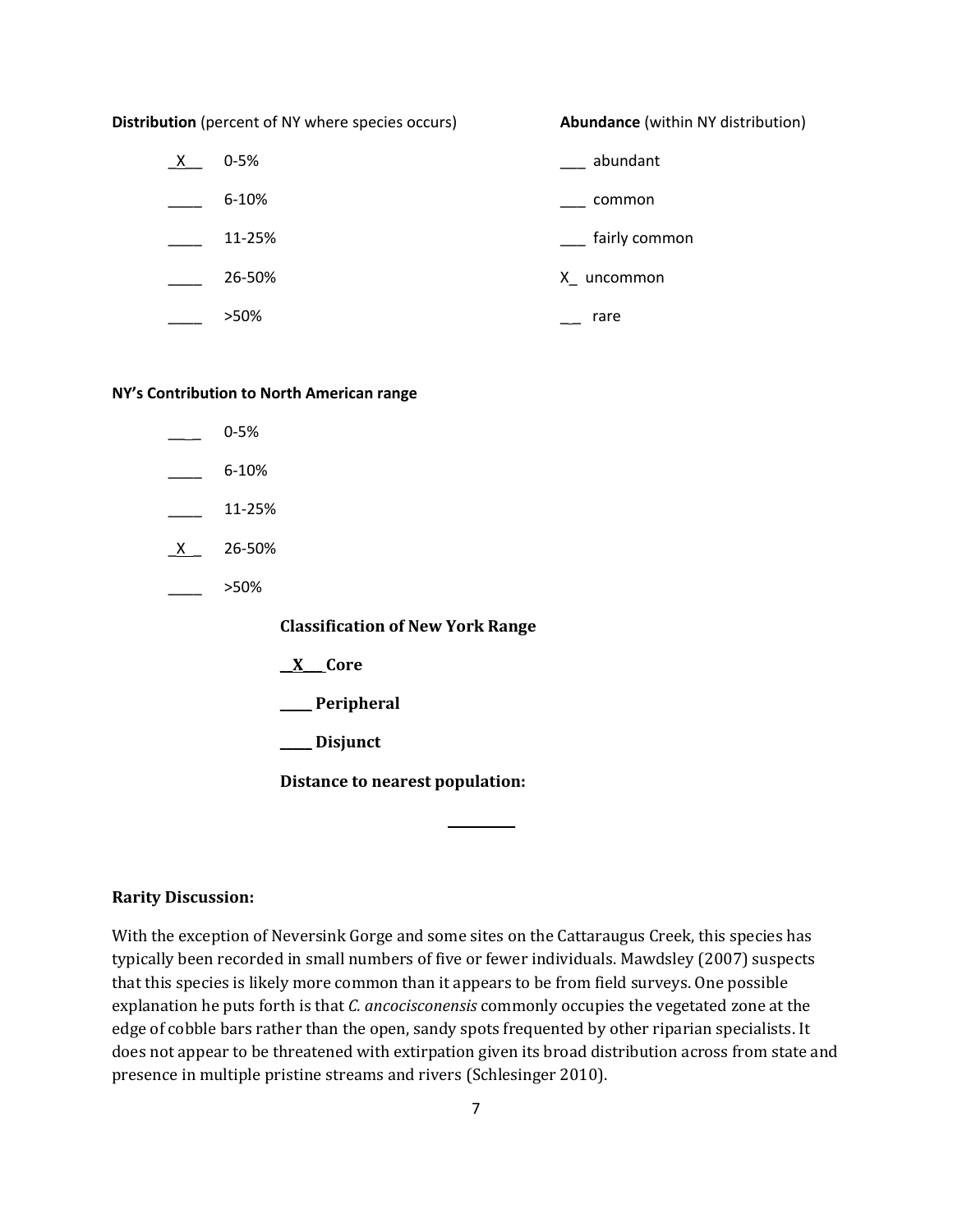#### **IV. Primary Habitat or Community:**

- 1. Lake and river shore/beach
- 2. Floodplain Forests
- 3. Riparian

#### **Habitat or Community Type Trend in New York:**

| <b>Declining</b>                | <b>Stable</b> | Increasing | X__Unknown                      |
|---------------------------------|---------------|------------|---------------------------------|
| Time frame of decline/increase: |               |            |                                 |
| <b>Habitat Specialist?</b>      |               | X Yes      | No                              |
| <b>Indicator Species?</b>       |               | <b>Yes</b> | No<br>$\boldsymbol{\mathsf{x}}$ |

#### **Habitat Discussion:**

The Appalachian tiger beetle is a riparian species of hilly and low mountainous regions (Knisley and Schultz 1997, Leonard and Bell 1999, Pearson et al. 2006). It typically inhabits the edges of forested streams and rivers where it occupies sand bars, shaded sand beaches, and gravel areas or cobble bars, but has also been found on dirt roads in the proximity of streams and rivers (Gordon 1939, Knisley and Schultz 1997, Leonard and Bell 1999, Pearson et al. 2006, NYNHP 2011). Areas supporting this species in New York tend to have a substrate mixture of sand, cobble, and some larger rocks with sparse to moderate vegetation of various herbaceous species and saplings of cottonwood (*Populus deltoides*), willow (*Salix sp.*) or sycamore (*Platanus occidentalis*) (NYNHP 2013).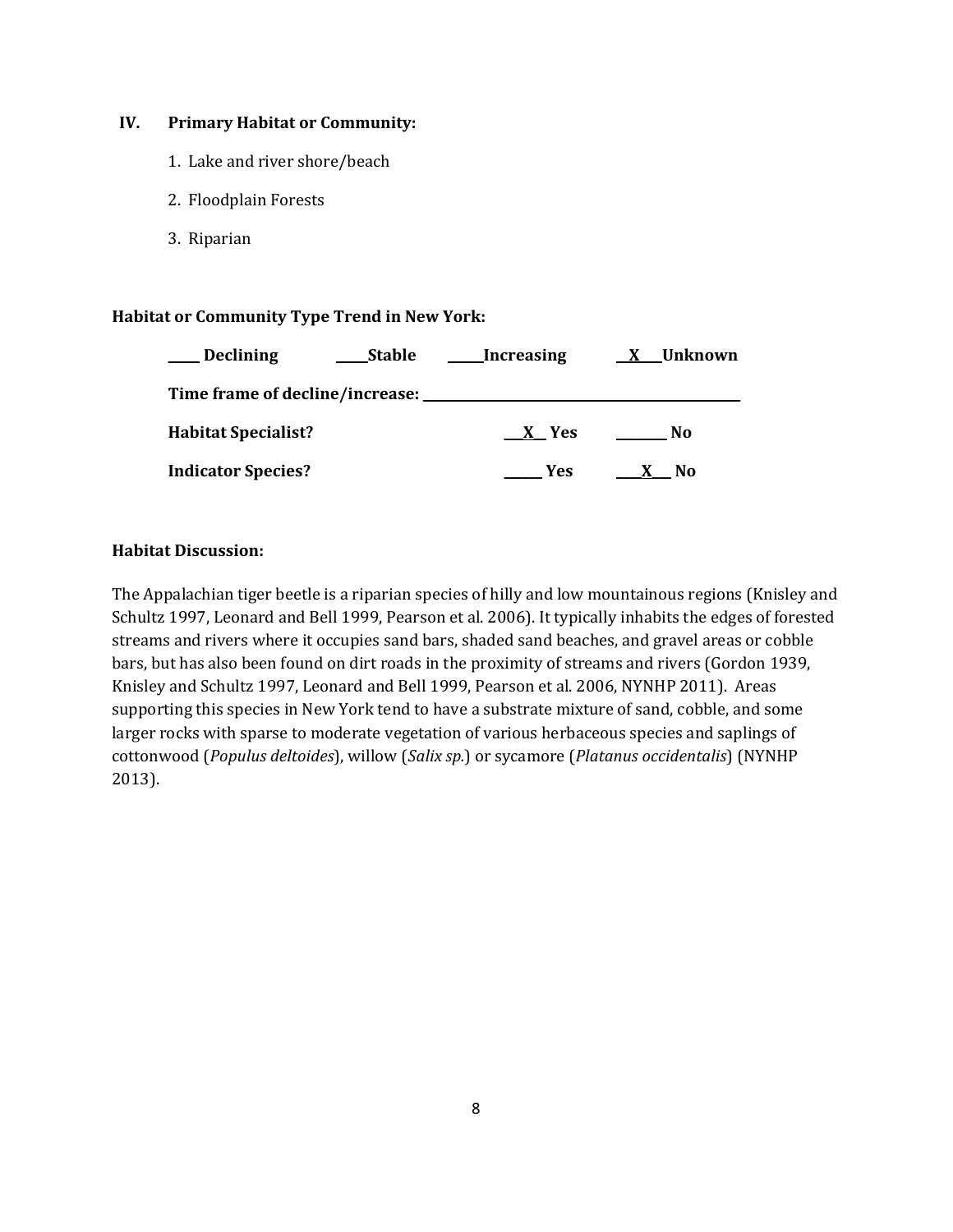- **V. New York Species Demographics and Life History**
	- **\_\_X\_\_\_ Breeder in New York**
		- **\_\_X\_\_ Summer Resident \_\_X\_\_ Winter Resident \_\_\_\_\_ Anadromous \_\_\_\_\_ Non-breeder in New York \_\_\_\_\_ Summer Resident \_\_\_\_\_ Winter Resident \_\_\_\_\_ Catadromous**

\_\_\_\_\_ **Migratory only**

**\_\_\_\_\_ Unknown**

#### **Species Demographics and Life History Discussion:**

Adults are most often found in June at least in New England. In New York it has been found in May, June, July, August and September, with most records coming from July-September. Many recent July and August records represent incidental observations made during the course of surveys for *Cicindela marginipennis*. Apparently it is a fall-spring species emerging in late July to September, hibernating and reappearing in late April to June and then declining in midsummer. Sometimes it cannot be found in late season where it was present in spring suggesting adults may not always be active in fall, but this does not appear to be the case at most sites in New York. This species is believed to have a two year life cycle southward and three northward so larvae will always be present in their burrows at any season (NatureServe 2011).

#### **VI. Threats:**

Alteration of natural flooding regimes, primarily due to construction of dams, is probably the primary threat to this species (Knisley and Schultz 1997, NYNHP 2011). Dams will inundate cobble bar habitat upstream of the dam while the natural flooding regime is altered downstream of the dam. When natural flooding regimes are altered, cobble bars become overgrown with dense herbaceous and shrub vegetation becoming unsuitable for the beetles. Gravel mining of cobble bars is also a major threat in some regions of the state. Off road vehicle use of cobble bars can destroy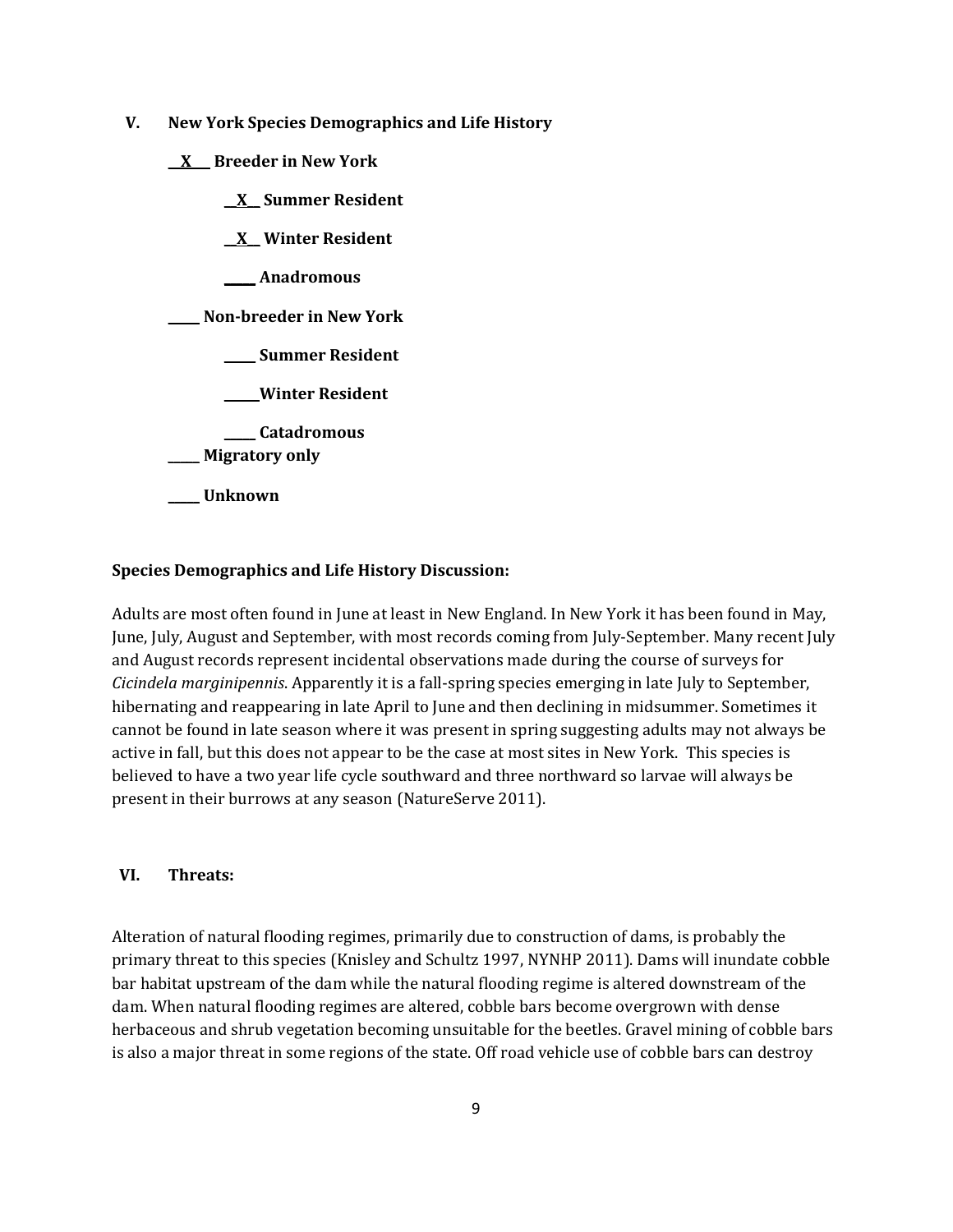larval habitat and has been noted as a threat both in the literature and during on site surveys in western New York. Removal of riparian forest cover is also a possible threat (NYNHP 2011).

Recent severe flood events in various parts of the state associated with tropical storms and possibly of greater frequency and severity due to climate change are a serious potential threat to the small, isolated populations of this species. While such flooding may in the long run create very good cobble bar habitat it is also be very possible that entire metapopulations could be wiped out in a single storm event leaving no or few individuals surviving to repopulate newly created habitat. The drainages occupied by cobblestone tiger beetle in New York were not affected by the 2011 and 2012 storm events, but could certainly be in future years.

## **Are there regulatory mechanisms that protect the species or its habitat in New York?**



The Protection of Waters Program provides protection for rivers, streams, lakes, and ponds under Article 15 of the NYS Conservation Law; however, this may not be sufficient to support the riparian habitat this species requires.

# **Knowledge of management/conservation actions that are needed for recovery/conservation, or to eliminate, minimize, or compensate for the identified threats:**

Maintenance of natural flooding regimes and streamside riparian vegetation is desirable in watersheds where this species occurs. Minimizing off road vehicle use of cobble bar habitats should reduce or prevent the loss of occupied habitats or areas that might otherwise be suitable for occupation (NYNHP 2011).

Schlesinger (2010) recommends that this species be listed as Special Concern in New York. It does not appear to be threatened with extirpation from the state at this time, given its broad distribution across the state and presence in multiple pristine streams and rivers. However, as a riparian specialist it is vulnerable to recreational activities, cobble and gravel mining, and particularly altered flooding regimes from damming.

Conservation actions following IUCN taxonomy are categorized in the table below.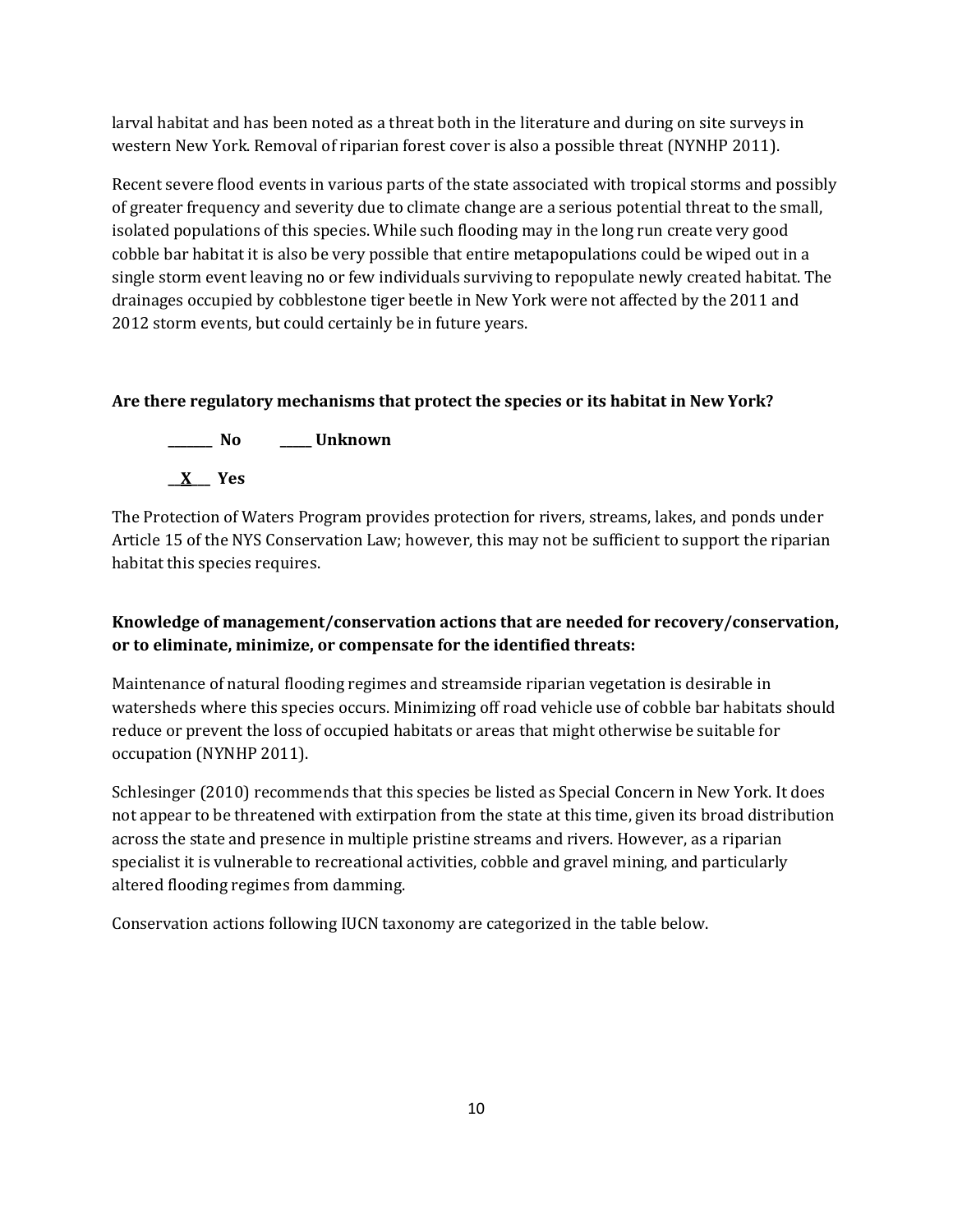| <b>Conservation Actions</b>    |                                      |  |
|--------------------------------|--------------------------------------|--|
| <b>Action Category</b>         | Action                               |  |
| Law and Policy                 | Policies and Regulations             |  |
| <b>Education and Awareness</b> | Awareness & Communications           |  |
| Land/Water Protection          | Site/Area Protection                 |  |
| Land/Water Protection          | Resource/Habitat Protection          |  |
| Land/Water Management          | Site/Area Management                 |  |
| Land/Water Management          | Invasive/Problematic Species Control |  |
| Land/Water Protection          | Site/Area Protection                 |  |

The Comprehensive Wildlife Conservation Strategy (NYSDEC 2005) includes recommendations for the following actions for riparian tiger beetles, and for *Cicindelaancocisconensis* in particular.

#### **Habitat management:**

Reduce or eliminate detrimental ATV use on cobble bars where these species occur or could occur if such activity was lacking or reduced.

#### **Habitat monitoring:**

\_\_\_\_ Compile baseline data on existing threats to these species including existing gravel mine permits, exiting areas of high ATV use, existing hydrological flow alterations.

#### **Habitat research:**

- Larval habitat for Cobblestone tiger beetles should be determined by excavation of a limited number of larval burrows and adult beetle dispersal should be identified through a markrecapture effort . Vegetation density, cobble size, and sand/cobble interspersion are habitat characteristics that probably need to be determined for both species as well as common species that co-occur with them.
- Support and encourage research that would increase knowledge of the impact of poorly known threats to these species (e.g. invasion by aggressive, non-native plants such as Polygonum cuspidatum and Lythrum salicaria, in riparian areas; development in riparian areas).

#### **Habitat restoration:**

- Determine if there are streams/rivers with existing dams where restoration of more natural flow regimes could result in restoration of suitable habitat for these species.
- Determine if there is a means of restoring suitable (as in not overgrown) cobble bar habitat on the Delaware River where Cobblestone tiger beetle appears to have been extirpated.

#### **New regulation:**

Recommendations for official state endangered, threatened, or special concern listing are an anticipated result of the statewide inventory. It is expected that one or both species will be recommended for listing and officially adding these species to the list would constitute a specific action.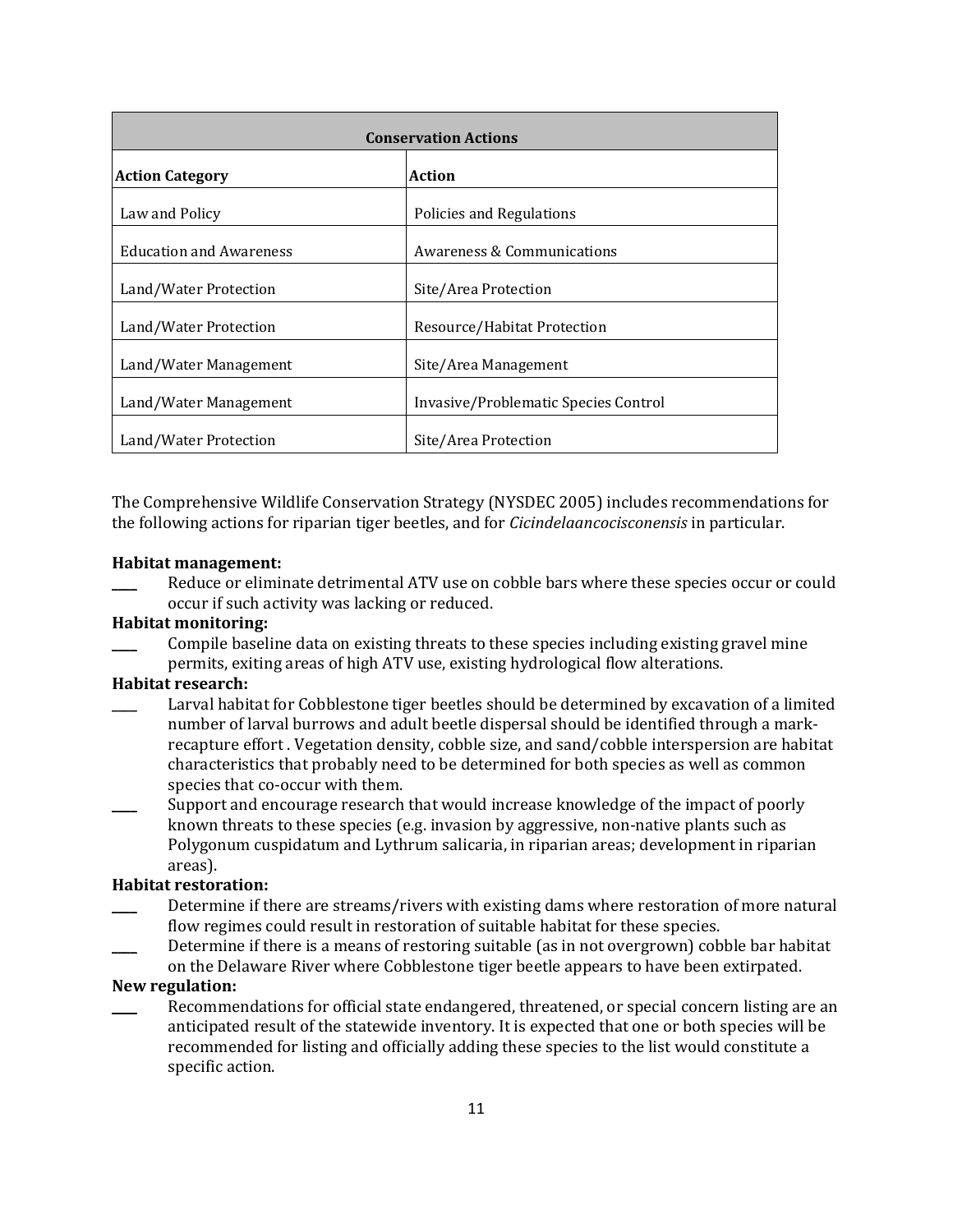#### **Population monitoring:**

Conduct surveys to obtain repeatable, transect count, baseline population assessments at occupied sites where the species occur..

#### **Statewide baseline survey:**

Conduct surveys for these species at potential sites throughout the state. Cobblestone tiger beetle is known from just two rivers in the state while Cicindela ancocisconensis is currently known from less than 10 streams/rivers. A currently approved, but not yet begun State Wildlife Grant Tiger Beetle Project will utilize Natural Heritage Program staff and other biologists to conduct surveys for these species at potential sites throughout the state.

### **VII. References**

- Gordon, W.M. 1939. The Cicindelidae of New York with reference to their ecology. M.S. thesis, Cornell University, Ithaca, N.Y. 136 pp.
- Knisley, C.B. and T.D. Schultz. 1997. The Biology of Tiger Beetles and a Guide to the Species of the South Atlantic States. Virginia Museum of Natural History Special Publication Number 5. Virginia Museum of Natural History: Martinsville, Virginia. 210 pp
- Leonard, J.G. and R.T. Bell. 1999. Northeastern tiger Beetles: A Field Guide to tiger Beetles of New England and Eastern Canada. CRC Press. NY, NY. 176 pp.
- Mawdsley, J. R. 2007a. Comments on conservation status of the tiger beetle *Cicindela ancocisconensis* T.W. Harris (Coleoptera: Carabidae: Cicindelinae). Proceedings of the Entomological Society ofWashington 109:721-724.
- NatureServe. 2013. NatureServe Explorer: An online encyclopedia of life [web application]. Version 7.1. NatureServe, Arlington, Virginia. Available http://www.natureserve.org/explorer. (Accessed: January 5, 2012).
- New York Natural Heritage Program. 2011. Online Conservation Guide for *Cicindela ancocisconensis*. Available from: http://www.acris.nynhp.org/guide.php?id=7564. Accessed January 5th, 2012.

New York Natural Heritage Program. 2013. Element Occurrence Database. Albany, N.Y.

- Pearson, D.L., C.B. Knisley, and C.J. Kazilek. 2006. A field guide to the tiger beetles of the United States and Canada. Oxford University Press. NY, NY. 227 pp.
- Schlesinger, M.D. 2010. Rare Tiger Beetles of New York: Status and Conservation. New York Natural Heritage Program Report.